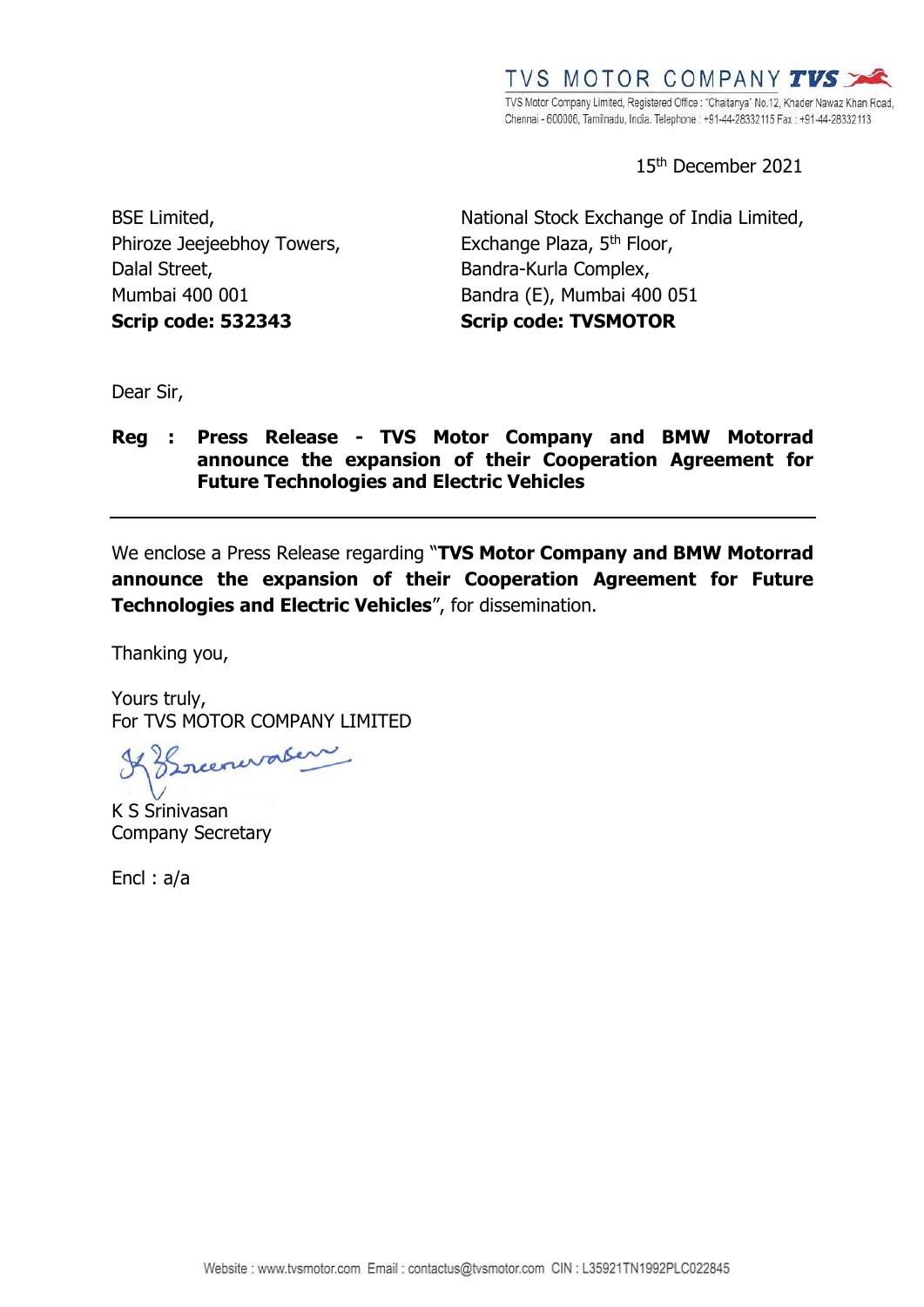# **Press Release**



### **TVS Motor Company and BMW Motorrad announce the expansion of their Cooperation Agreement for Future Technologies and Electric Vehicles**

**Hosur, December 15, 2021:** TVS Motor Company and BMW Motorrad today announced that they are extending and expanding their long-term partnership with the joint development of new platforms and future technologies, including Electric Vehicles. Based on this decision, TVS Motor Company's scope will include the design and development of future BMW Motorrad products and delivering world-class quality, supply chain management, and industrialisation. Under this enhanced cooperation, both companies have identified a range of products and technologies to deliver significant business benefits.

BMW Motorrad and TVS Motor Company will develop common platforms by mutually tapping the emerging technologies in the future mobility space, keeping in mind the global requirements of customer segments in various markets. Exclusive products for both companies will be developed on these common platforms, and the companies will retail their products globally. TVS Motor Company will continue to bring on board engineering prowess in design, manufacturing and supply chain capabilities and provide best-in-class quality and economic advantage. The first product through this cooperation will be showcased in the next 24 months.

**Mr. Sudarshan Venu, Joint Managing Director, TVS Motor Company, said,** *"In the nine years of our long-term strategic partnership, we have always cherished the common core values we share with BMW Motorrad: focus on quality, engineering prowess, innovation and customer satisfaction. These factors and our commitment to deliver superior quality products with a strong value proposition has been key to the success of all three products launched from the platform. The new world of future mobility encompasses a strong play through alternate solutions, including electric mobility. Expanding this successful partnership to EVs and other newer platforms will create opportunities to deliver advanced technology and aspirational products to global markets and bring valuable synergies to both companies."*

**Dr. Markus Schramm, Head of BMW Motorrad,** said, *"In light of our fruitful association with TVS Motor Company, we are delighted to extend and expand our cooperation agreement to include long-term partnership and joint development of new platforms and technologies, including electric vehicles. Our strong synergies have led to the development of impressive offerings in the sub-500cc segment. Since the launch, BMW G 310 R and BMW G 310 GS*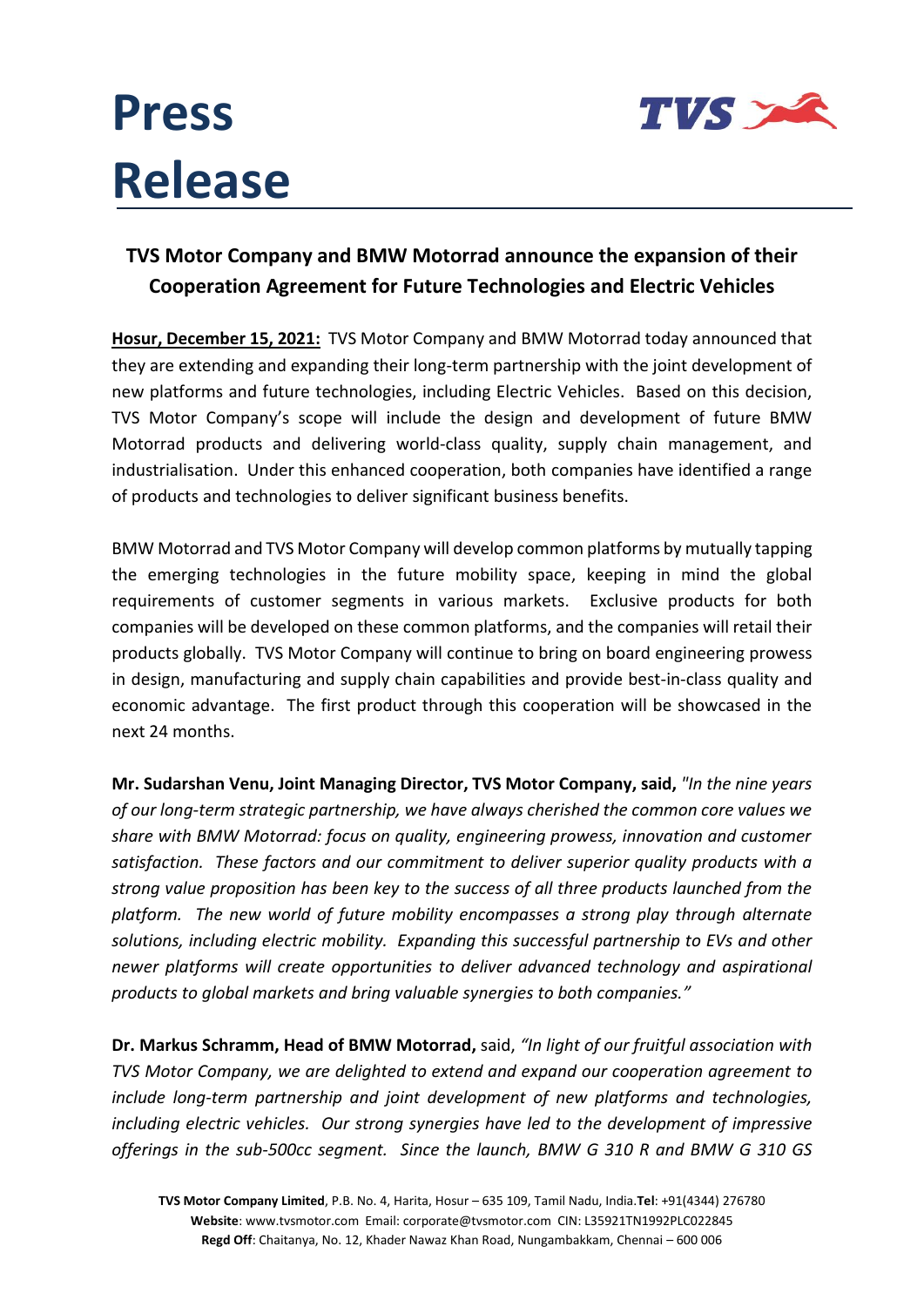

## **Press Release**

*single-cylinder models continue to enjoy unrivalled popularity with over 100,000 global customers. We look forward to the future of this cooperation."*

In April 2013, TVS Motor Company and BMW Motorrad signed a long-term strategic partnership to manufacture sub-500cc motorcycles for the globe. This collaboration has resulted in three products on the 310cc platform: BMW G 310 R, BMW 310 GS, and TVS Motor Company's TVS Apache RR 310. With over 100,000 customers, the products have been well accepted in all the leading markets like the EU, USA, Japan, China and India. The success of this cooperation has been the steppingstone of extending and expanding the partnership.

### **About The BMW Group**

With its four brands BMW, MINI, Rolls-Royce and BMW Motorrad, the BMW Group is the world's leading premium manufacturer of automobiles and motorcycles and also provides premium financial and mobility services. The BMW Group production network comprises 31 production and assembly facilities in 15 countries; the company has a global sales network in more than 140 countries.

In 2020, the BMW Group sold over 2.3 million passenger vehicles and more than 169,000 motorcycles worldwide. The profit before tax in the financial year 2019 was € 7.118 billion on revenues amounting to  $\epsilon$  104.210 billion. As of 31 December 2019, the BMW Group had a workforce of 126,016 employees.

The success of the BMW Group has always been based on long-term thinking and responsible action. The company has therefore established ecological and social sustainability throughout the value chain, comprehensive product responsibility and a clear commitment to conserving resources as an integral part of its strategy.

#### **About TVS Motor Company**

TVS Motor Company is a reputed two and three-wheeler manufacturer and is the flagship company of the USD 8.5 billion TVS Group. We believe in Championing Progress through Mobility. Rooted in our 100-year legacy of Trust, Value, and Passion for Customers and Exactness, we take pride in making internationally aspirational products of the highest quality through innovative and sustainable processes. We endeavour to deliver the most superior customer experience at all our touch points across 70 countries. We are the only powered two-wheeler company to have received the prestigious Deming Prize. Our products lead in their respective categories in the J.D. Power IQS and APEAL surveys for five years. We have